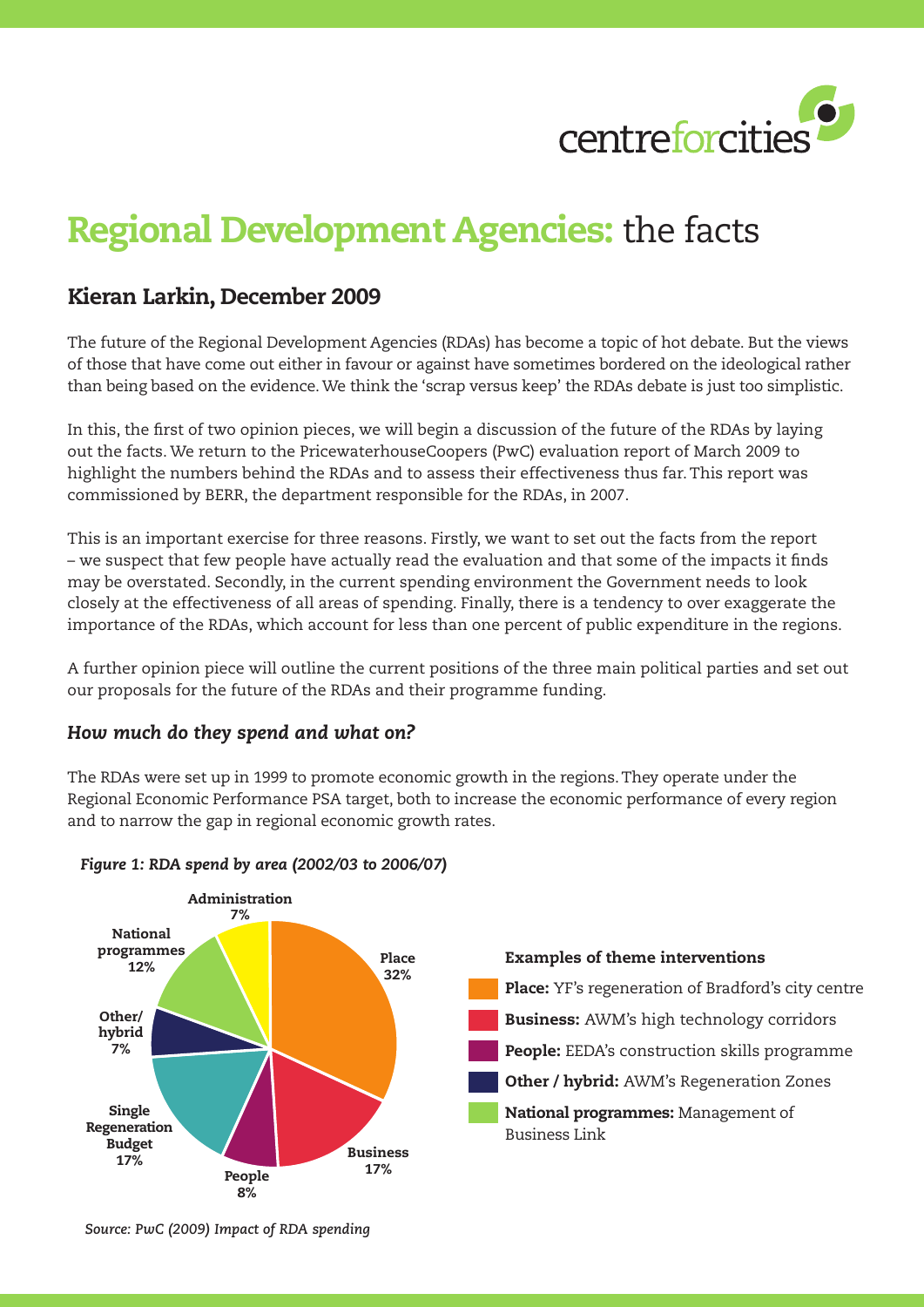The RDAs have a sizeable budget. Between the financial years 1999/2000 and 2006/07 the agencies spent £15.1 billion, an average of £1.9 billion a year. The PwC study chose to focus on spending in the period between 2002/03 and 2006/07, the period in which the RDAs were in receipt of the Single Programme budget.

Of this spending 32 percent was spent on regeneration activities (place), 17 percent was spent on business development and competitiveness (business) and 8 percent was spent on labour market and skills interventions (people) (Figure 1).

Getting rid of the RDAs as institutions won't save that much money. Even if the RDAs are scrapped it is likely that some of the programme spend would need to continue. In addition, the RDAs' administration costs, not linked to programmes expenditure, were only 7 percent of total spend over the period 2002/03 to 2006/07, which is probably less than many people think.

## *Are the RDAs good value for money?*

The PwC report identified that there was "credible evidence" to suggest that the RDAs had delivered net economic benefits. The much quoted statistic is that every £1 spent by the RDAs has **added £4.50** to regional Gross Value Added (GVA) – a measure of economic contribution. This key measure of value for money was based on the net number of jobs created or safeguarded by RDA activity.

However, not all of the RDA activities have performed equally well. Based on the PwC evaluation the economic impact achieved from business programmes was far higher than the impact achieved from place and people programmes.

The key column in Table 1 is 'Achieved GVA (cumulative, NPV): cost'. This is a measure of the benefits that add up over time for each net job created or safeguarded, with near term benefits valued more highly. Business interventions have generated economic benefits of £7 for every £1 spent, whereas for every pound spent regeneration programmes have generated £3 of economic benefit and skills interventions have generated just £2.50.

| Theme           | Achieved<br><b>GVA</b><br>(annual):<br>cost | Achieved<br><b>GVA</b><br>(cumulative,<br>NPV): cost | Achieved &<br>future potential<br><b>GVA</b> (cumulative<br>NPV): cost |
|-----------------|---------------------------------------------|------------------------------------------------------|------------------------------------------------------------------------|
| <b>Business</b> | 2.8                                         | 7.3                                                  | 11.6                                                                   |
| <b>SRB</b>      | 1.9                                         | 4.5                                                  | 4.5                                                                    |
| Place           | 0.7                                         | 3.3                                                  | 8.0                                                                    |
| People          | 0.9                                         | 2.5                                                  | 2.5                                                                    |
| Other           | 0.9                                         | 2.3                                                  | 3.2                                                                    |
| Total           | 1.6                                         | 4.5                                                  | 6.4                                                                    |

#### *Table 1: Summary of RDAs' value for money (2002/03 to 2006/07)*

#### *Source: PwC (2009) Impact of RDA spending*

If the potential positive future impacts are included (i.e. the jobs that do not yet exist) the regeneration programmes can be assessed to have performed better, achieving £8 worth of economic benefit for every £1 spent. This type of delayed impact is to be expected from capital investments, which are likely to generate positive economic impacts in the longer term, once land has been reclaimed and buildings have been constructed.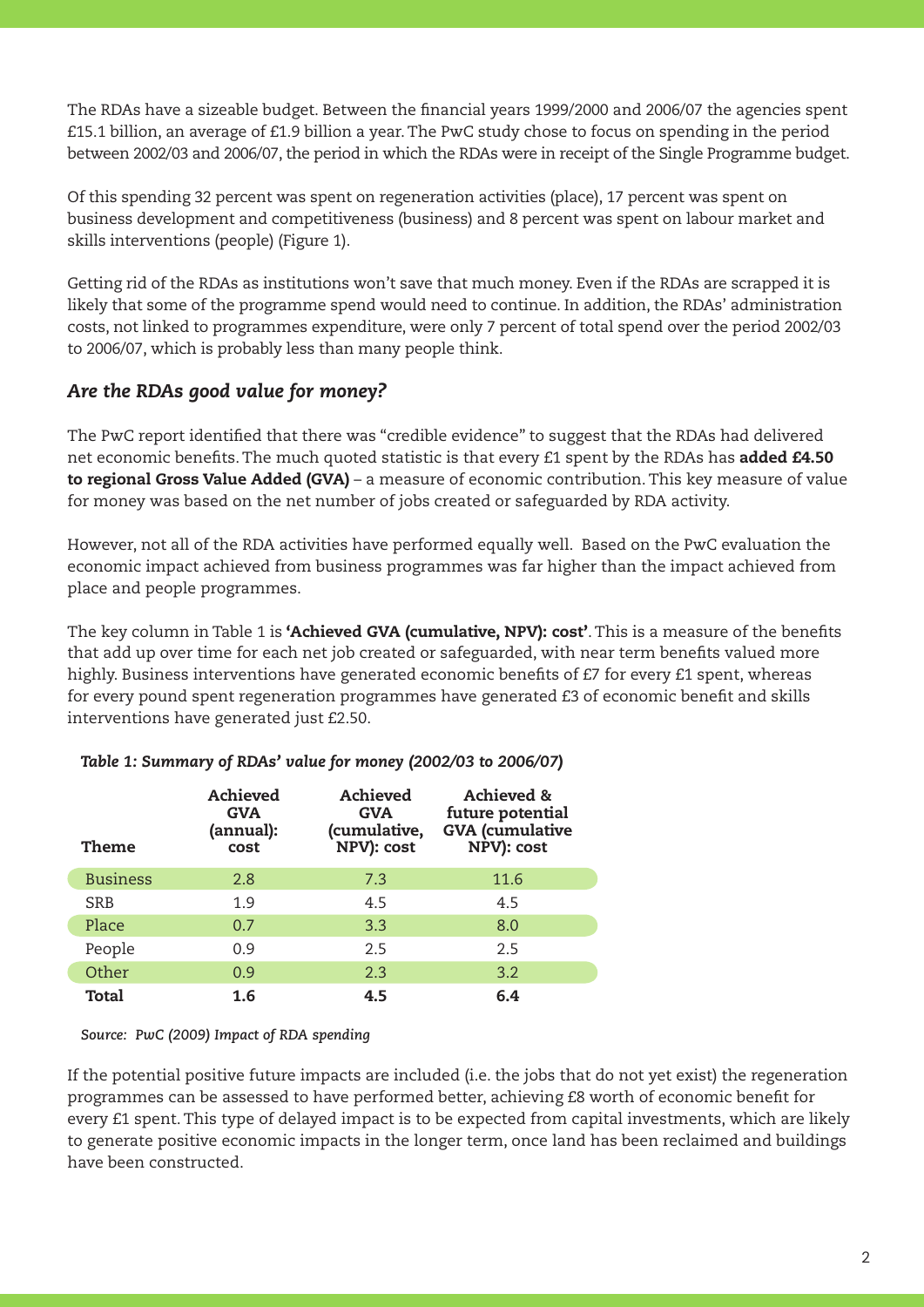The PwC report also shows that within the five themes different types of intervention have provided varying degrees of value for money. Within each theme the best value intervention was:

- Inward investment in the business theme  $(f13.50)$  for every  $f1$  spent)
- Bringing land back into use in the place theme (£5.10)
- Supporting the development of educational infrastructure in the people theme  $(f5.20)$

## *Other impacts of the agencies*

The evaluation also looked at the net impact of five other forms of RDA output. It found that the RDAs have helped 30,000 people into employment, provided skills development for 400,000 people, created 8,500 businesses, assisted 35,000 businesses and remediated 570 hectares of brownfield land. These outputs were not included in the calculation of value for money because the types of impact were not comparable between the themes – for example, many regeneration schemes don't have a skills element.

The report also indicated that there was considerable variation in the additionality of these outputs – the share of the impact that happened only because government intervened – ranging from 39 percent for business assists to 71 percent for land remediation.

## *Does the evaluation suffer from 'inherent uncertainties'?*

Given these broadly positive outcomes the question might be asked 'why would any party possibly want to get rid of any of the RDAs?' Surely if they are generating so much economic good we need more of them not less! It is at this point that it is worth considering a few of the shortcomings of the evaluation by looking at the evidence used.

Firstly, the evaluation was an overarching review of the RDAs' own project evaluations. While these evaluations met the required reporting standards, it is hard to conclude that the assessments were completely impartial or objective. For example, many of the estimations for the number of additional jobs created were established through surveys, asking the views of businesses that had received cash or support from the RDAs or project managers. This type of evidence is always in danger of overestimating the actual additional impact of an intervention.

Secondly, the economic impact calculated is dependent on a set of assumptions about the expected persistence of the jobs created. Of course, a set of assumptions are required for any type of evaluation, but the impact of the recession may have now brought some of those assumptions into doubt. For example, it seems reasonable to imagine that the assumption of how long some of the created jobs will last – five years in the case of an inward investment intervention - may prove to be optimistic. This is particularly the case for those future potential impacts which PwC says are subject to 'inherent uncertainties'.

These likely shortcomings help to explain why not all of the political parties are 100 percent convinced by the RDAs' effectiveness.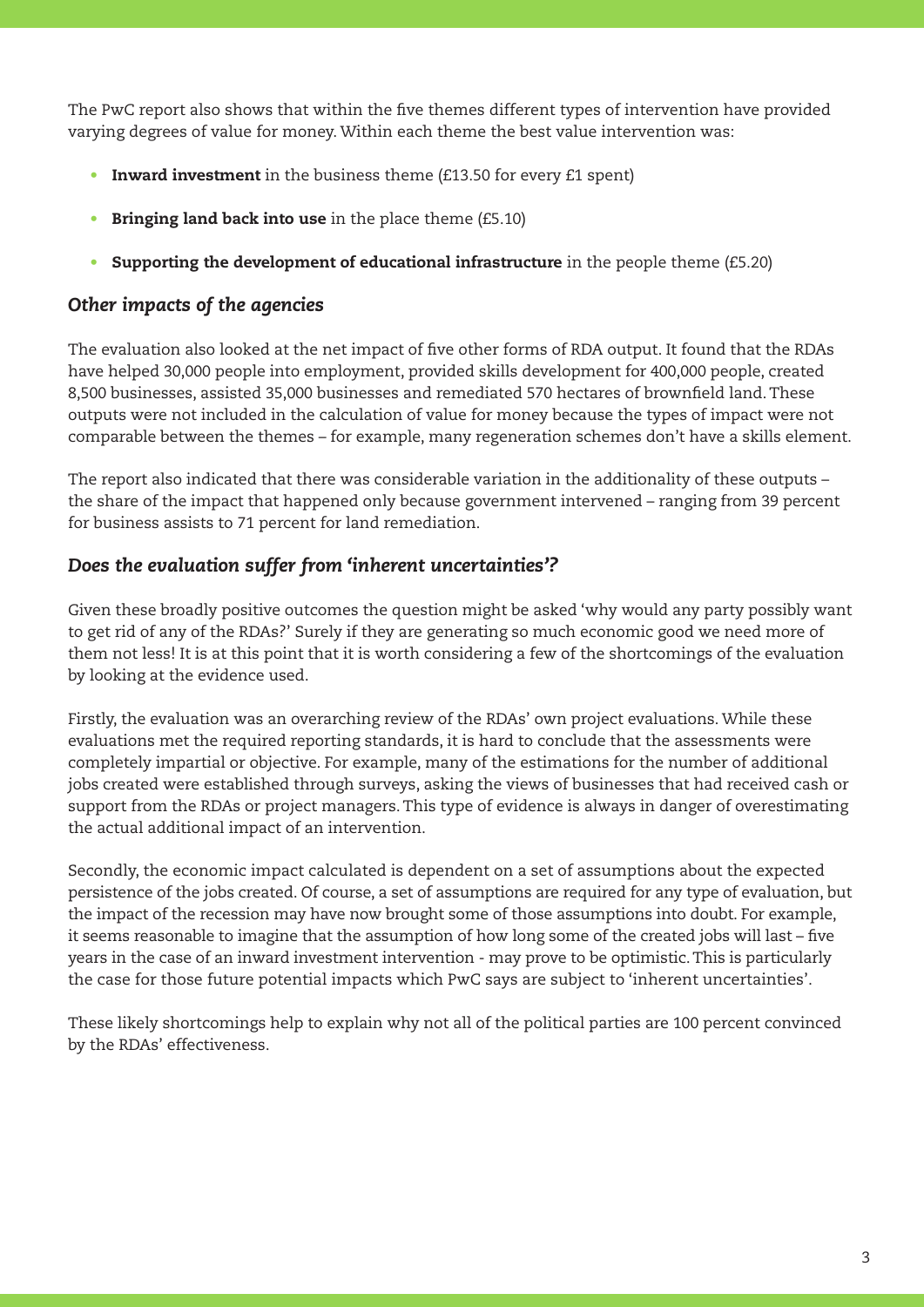## *How does spend vary by region?*

The PwC research also revealed that the RDAs have spent considerably different amounts of money in different regions and that the different regions have chosen to prioritise spending in different areas.

One North East (ONE) has had by far the highest spend per capita, reflecting some of the region's entrenched problems (Table 2). In comparison, the East of England has received a fairly small spend per head. It is easy to see why the North East RDA has been the agency which has garnered the most local authority support.

|              | <b>Business</b> | Place | People | <b>SRB</b> | Other<br>/hybrid | <b>National</b><br>programmes | Total<br><i>(including</i><br>admin) |
|--------------|-----------------|-------|--------|------------|------------------|-------------------------------|--------------------------------------|
| <b>ONE</b>   | 148.4           | 137.8 | 58.0   | 80.4       | ٠                | 57.1                          | 523.4                                |
| YF           | 53.5            | 66.0  | 43.5   | 65.2       | 2.1              | 59.4                          | 307.5                                |
| <b>LDA</b>   | 22.1            | 133.4 | 8.8    | 68.3       | 22.8             | 11.1                          | 284.4                                |
| <b>AWM</b>   | 57.3            | 60.1  | 11.4   | 40.8       | 60.4             | 27.6                          | 281.6                                |
| <b>NWDA</b>  | 52.3            | 93.8  | 18.1   | 47.2       | 4.1              | 33.4                          | 248.7                                |
| <b>EMDA</b>  | 23.5            | 51.4  | 4.8    | 22.1       | 27.4             | 28.4                          | 199.0                                |
| <b>SWRDA</b> | 25.4            | 67.6  | 22.9   | 10.9       | 2.8              | 14.6                          | 151.1                                |
| <b>SEEDA</b> | 11.0            | 29.9  | 6.7    | 15.8       | 7.3              | 23.8                          | 107.0                                |
| <b>EEDA</b>  | 15.5            | 27.1  | 14.2   | 11.7       | 4.5              | 11.8                          | 94.1                                 |
| Total        | 37.4            | 71.5  | 17.7   | 38.3       | 14.9             | 27.1                          | 223.2                                |

#### *Table 2: RDA spend per capita by region and theme (2002/03 to 2006/07)*

*\*Spend per capita has been estimated by the author on the basis of the average population for each region between 2002 and 2007 Source: PwC (2009) Impact of RDA spending; Nomis, Mid-year Population Estimates, 2009*

Likewise, the regions have targeted different types of intervention with the money that has been spent:

- One North East and Advantage West Midlands have focused more of their spend on business interventions;
- In the South West and in London more has been spent on physical regeneration;
- The East of England and the South West have dedicated an above average proportion of their spending to people and skills.

And the RDAs aren't as important as many people suggest. On average the RDAs account for 0.7 percent of total public spending in a region. This ranges from 1.5 percent in the North East to 0.3 percent in the East of England. While this is certainly substantial spend that has been directed towards regional priorities, in comparison to some of the other major sources of public expenditure, the RDAs definitely get a disproportionate amount of air time within policy circles.